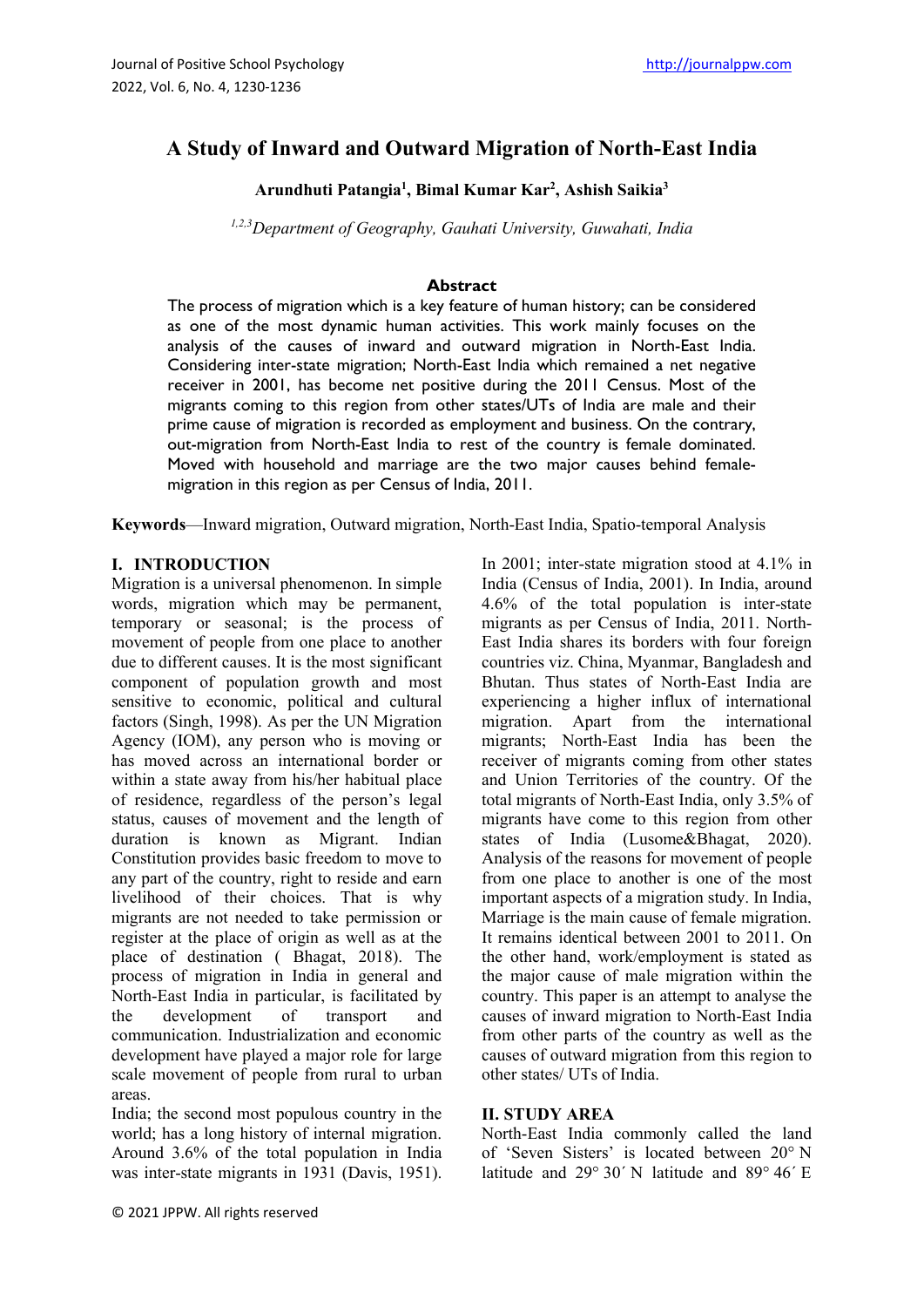longitude and  $97 \degree 30'$  E longitude. This easternmost region of India consists of seven states of India, viz. Arunachal Pradesh, Assam, Nagaland, Meghalaya, Mizoram, Manipur and Tripura. In the year 2014, Sikkim was also included in this region. In this study the early North-East India comprised of seven states is taken into consideration. It covers a total area of 2,55,036 Sq. Km representing about 7.3% of India's total geographical area. This region shares an international border of 5,182 km with its four neighboring foreign countries. More than 99% of its total geographical boundary of North-East India is international border (Gogoi et al., 2009).

North-East India lies in the regime of tropical monsoon climate. Soil of North-East India can be categorized into four major groups; viz. alluvial soil, red soil, laterite soil and mountain soil. North-East India is the home of various types of natural vegetation**.** The natural vegetation of this region can be classified as

Tropical Evergreen forest, Tropical Deciduous forest, Tropical Grassland and Grassland. The total population of North-East India is 449,80,294 as per Census of India, 2011 which represents 3.7% of the total population of India (Taher& Ahmed, 1998). During the last decade (2001-2011) population of North-East India has increased by 6.8 million. Such a high rate of growth is due to a large influx of migrants from both within and outside the country, improvement in health and hygiene and failure of family planning measures. The population density of North-East India is 170 persons per Sq. km as per Census of India, 2011. Among the states of North-East India Assam is the most densely populated state with an average population density of 398 persons per Sq. km. With an average population density of 17 persons per Sq. km, Arunachal Pradesh is the most sparsely populated state in this region.

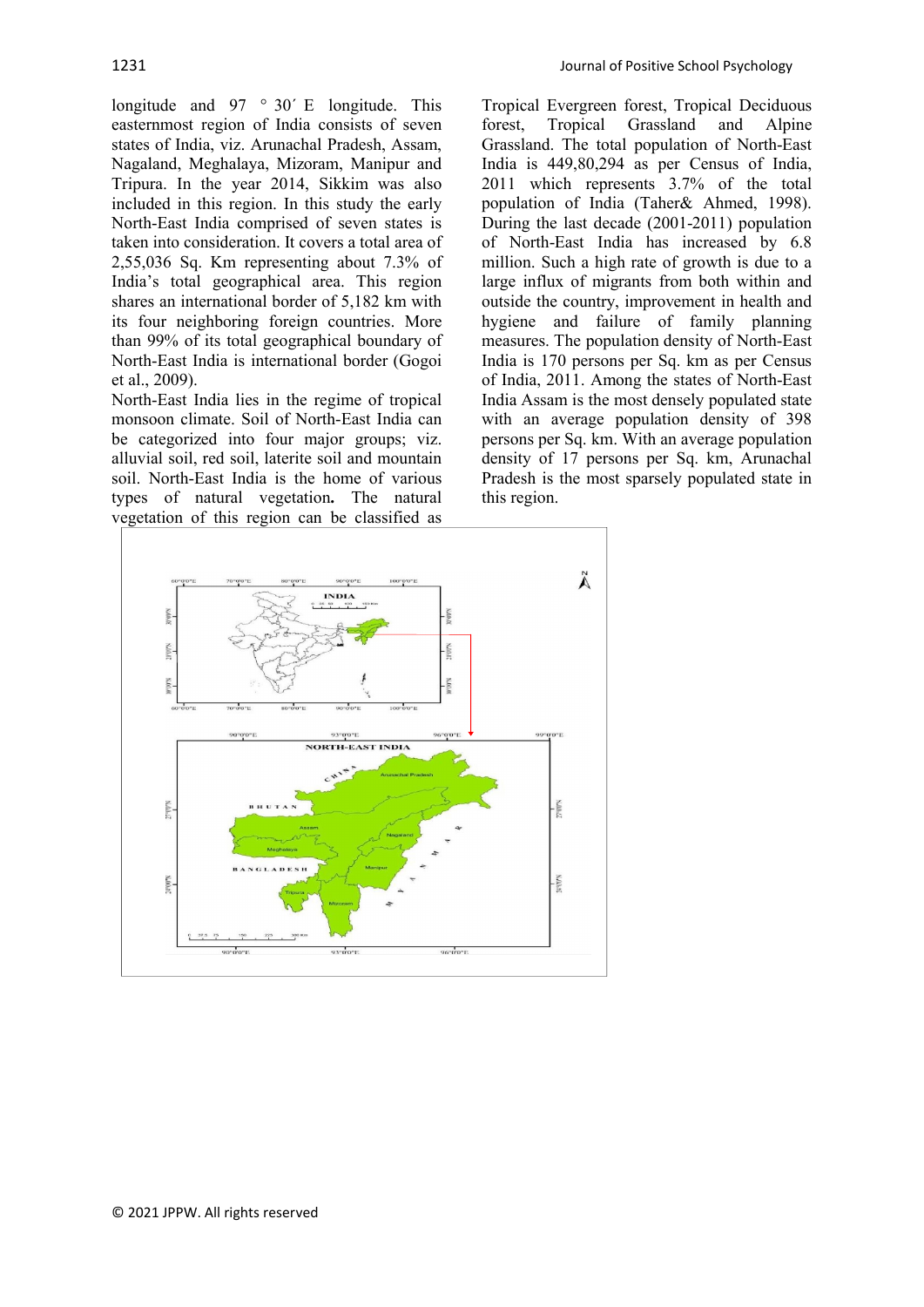#### **CATION MAP OF NORTH-EAST INDIA Fig. 1: Location Map of the Study Area Source: Authors' own work**

#### **III. OBJECTIVES OF THE STUDY**

The major objectives of the present study are:

- $\triangleright$  To analyze the causes of inward migration to North-East India from other parts of the country.
- $\triangleright$  To find out the causes of outward migration from North-East India to other states/UTs of India.

#### **IV. DATA BASE AND METHODOLOGY**

In the contemporary period, the COVID-19 pandemic has created havoc across the globe. In this situation collection of field data is not possible. Thus this study is completely based on secondary sources of data. Data on migration of the study area are collected from the Census of India which is considered as one of the most reliable sources of population data. The collected data have been processed, analysed through quantitative techniques. Processed data are represented thorough simple cartograms. Conclusions of the study are merely based on the results derived from data analysis.

#### **V. RESULTS AND DISCUSSION**

#### **Causes of Inward Migration to North-East India from Other Parts of India:**

Migration is a response to the uneven distribution of opportunities over space. The place from where they move is called the place of origin and the place to which they move is called the place of destination. People tend to move from a place of low opportunity and low safety to a place of higher opportunity and better safety. Migration may either be voluntary or involuntary. Sometimes people are forced to move to a new place due to natural hazards, war etc. Causes of migration can broadly be categorised as pull factors and push factors. Less employment opportunities, low wages, lack of basic amenities, landlessness etc. act as

push factors in rural areas. On the other hand, better employment opportunities, higher income, better wages act as pull factors towards the rural to urban migration (Sangappa, 2015).

As per place of birth; 5,91,212 people migrates to North-East India from the rest of the country in 2001. The number of in-migrants to this region from other states and Union Territories of India has slightly decreased to 5,90,939 which represents 1.31% of the total population of North-East India in the year 2011. On the other hand; the number of out-migrants from North-East India to other states and Union Territories of India was 6,91,234. But the number of out-migrants slightly falls to 5,10,353 in the year 2011. It is very important to analyze the reasons for the movement of people between the North-Eastern states and other parts of the country as it will be helpful in portraying the socio-economic conditions of the states of North-East India.

In this work, reasons for migration are categorized as employment and business, education, marriage, moved after birth, moved with households and others. For the sake of comparison; India has been divided into five regions viz**. 1.North-India** comprising Jammu and Kashmir, Himachal Pradesh, Punjab, Uttaranchal, Haryana, Rajasthan, Delhi, Chandigarh, **2.West-India** comprising Gujarat, Maharashtra, Goa, Daman and Diu, Dadra and Nagar Haveli, Lakshadweep, **3.Central-India**  comprising Chhattisgarh, Madhya Pradesh, Uttar Pradesh,**4. South-India** comprising Andhra Pradesh, Karnataka, Kerala, Tamil Nadu, Pondicherry, **5.East-India** comprising Bihar, Jharkhand, Orissa, Sikkim, West Bengal, Andaman and Nicobar Islands.

| <b>Place</b><br>of <sub>1</sub> | Causes $(\% )$    |           |                 |                    |                   |               |  |
|---------------------------------|-------------------|-----------|-----------------|--------------------|-------------------|---------------|--|
| Origin                          | <b>Employment</b> | Education | <b>Marriage</b> | <b>Moved after</b> | <b>Moved</b> with | <b>Others</b> |  |
|                                 | and Business      |           |                 | <b>Birth</b>       | Household         |               |  |
| North-India                     | 30.22             | 1.22      | 12.39           | 2.04               | 29.39             | 24.74         |  |
| East-India                      | 37.72             | 0.62      | 19.42           | 1.42               | 20.70             | 20.12         |  |
| Central-India                   | 32.17             | 0.97      | 15.02           | 1.45               | 27.34             | 23.05         |  |
| West-India                      | 18.36             | 1.69      | 6.74            | 2.03               | 34.60             | 36.58         |  |
| South-India                     | 33.11             | 1.27      | 10.54           | 1.92               | 27.66             | 25.5          |  |
| <b>Total</b>                    | 35.45             | 0.79      | 17.27           | 1.54               | 23.29             | 21.67         |  |

**Table 1: Causes of Inward Migration to North-East India from Other Parts of India (as per Place of Last Residence), 2001.**

*Source: Migration Table D-3, Census of India, 2001*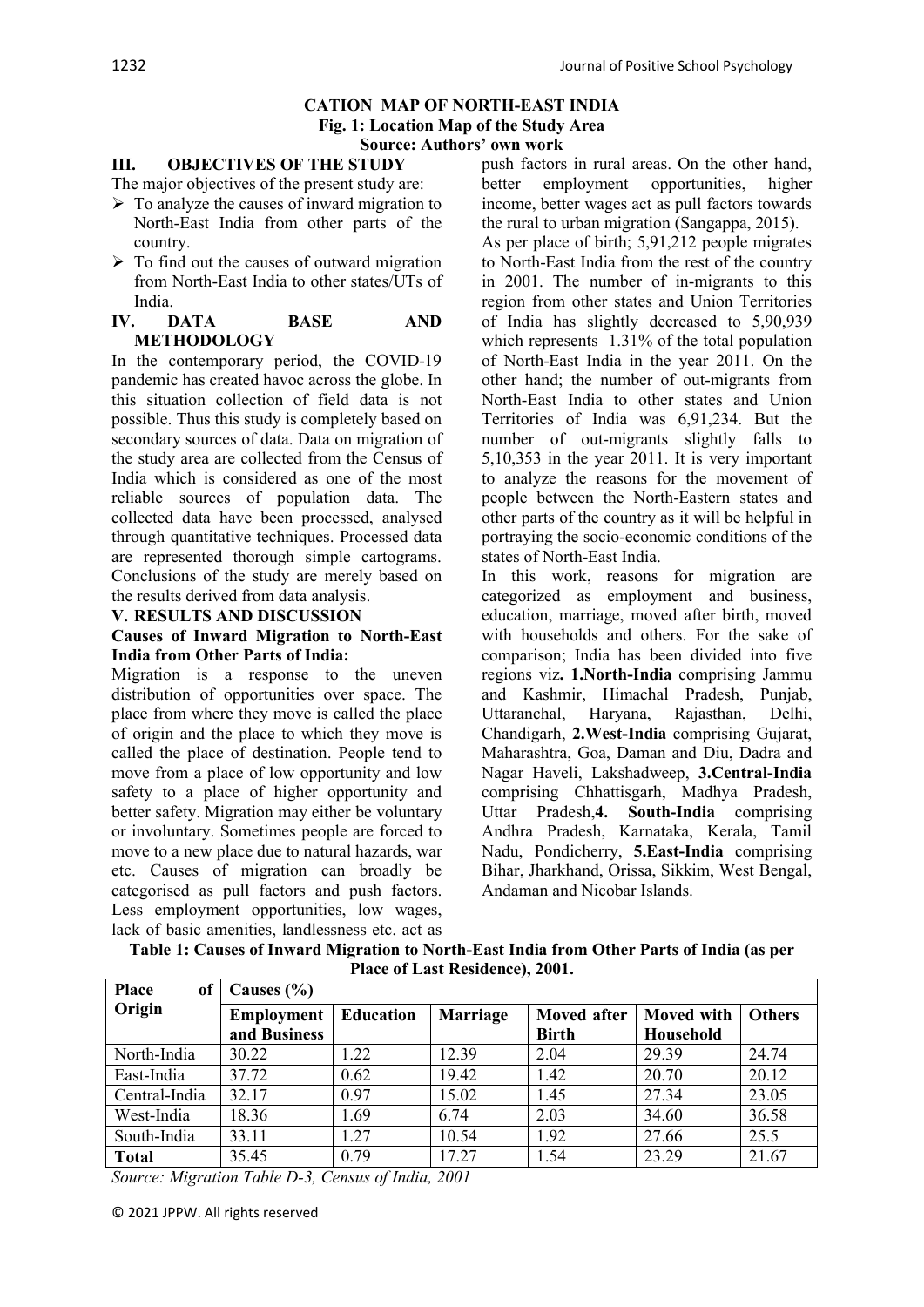In 2001, employment and business has emerged as the major causes of inter-state migration to North-East India. Around 35% of the total interstate migrants have come to North-East India for the purpose of employment and business. Around 23% of the total inter-state migrants to North-East India have reported their reason for migration as moved with household. Around 22% of the inter-state migrants have stated 'others' as their reason for migration. It is followed by marriage. Around 17% of the total inter-state migration has come to this region due to marriage. Only a smaller portion of interstate migrants (0.79%) have come to North-East India for educational purposes in 2001. Migrants from all parts of India except West-India; have come to North-East India mainly due to employment and business. East-India is the major source of migration to North-East India. Around 38% of the total migrants have come to this region for the purpose of employment and business. On the other hand; less than one-fifth of the migrants from West-India have reported their cause of migration as employment and business.

**Table 2: Causes of Inward Migration to North-East India from Other Parts of India (as per Place of Last Residence), 2011**

| <b>Place</b><br>of | Causes $(\% )$    |                  |                 |              |                   |               |
|--------------------|-------------------|------------------|-----------------|--------------|-------------------|---------------|
| Origin             | <b>Employment</b> | <b>Education</b> | <b>Marriage</b> | <b>Moved</b> | <b>Moved</b> with | <b>Others</b> |
|                    | and Business      |                  |                 | after Birth  | Household         |               |
| North-India        | 27.82             | 1.59             | 18.25           | 2.77         | 25.62             | 23.92         |
| East-India         | 37.15             | 0.81             | 25.40           | 1.68         | 19.82             | 15.14         |
| Central-India      | 32.7              | 0.97             | 24.23           | 1.42         | 24.05             | 16.63         |
| West-India         | 22.32             | 2.92             | 13.77           | 2.40         | 32.69             | 25.9          |
| South-India        | 33.42             | 3.9              | 15.39           | 1.94         | 25.59             | 19.76         |
| <b>Total</b>       | 35.29             | 1.06             | 24.30           | 1.69         | 21.04             | 16.62         |

Source: Migration Table D-3, Census of India, 2011

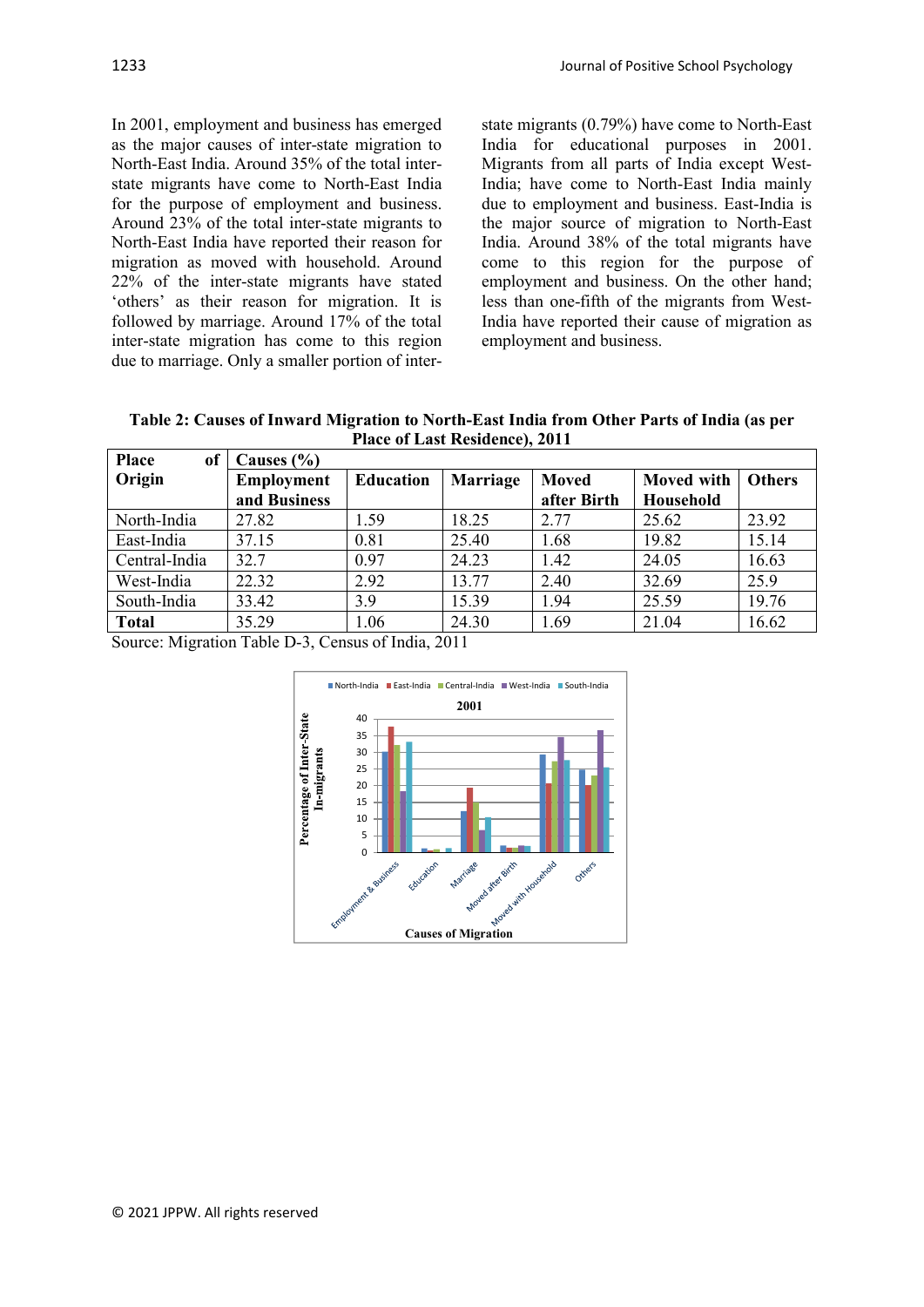

**Fig. 2: Causes of Inward Migration to North-East India from Other Parts of India (as per Place of Last Residence), 2001 and 2011**

Around 35% of the total inter-state migrants have come to North-East India for the purpose of employment and business in 2011. The second most important cause of inter-state migration to this region is marriage. Around 24% of the total inter-state migration has come to this reason due to marriage. Around 21% of the total inter-state migrants to this region have reported their reason for migration as moved with household. Around 17% of the inter-state migrants have stated 'others' as the reason for migration. Only a smaller portion of inter-state migrants (1.06%) have come to North-East

India for educational purpose in the year 2011. It indicates the poor educational infrastructure and limited choice of education in North-East India. The major cause of migration from North-India, East-India, Central-India and South-India to this region is recorded as employment and business. More than onefourth of the migrants from East-India have come to North-East India due to marriage. On the other hand; most of the migrants coming to North-East India from West-India have stated their cause of migration as moved with household.

**4.2 Causes of Outward Migration from North-East India to Other Parts of India: Table 3: Causes of Outward Migration From North-East India to Other Parts of India (as per Place of Last Residence), 2001.**

| Place              | of Causes $(\% )$ |                  |                 |              |           |               |
|--------------------|-------------------|------------------|-----------------|--------------|-----------|---------------|
| <b>Destination</b> | <b>Employment</b> | <b>Education</b> | <b>Marriage</b> | Movedafter   | Movedwith | <b>Others</b> |
|                    | and Business      |                  |                 | <b>Birth</b> | Household |               |
| North-India        | 26.79             | 4.95             | 15.48           | 1.84         | 37.55     | 13.39         |
| East-India         | 7.12              | 1.09             | 55.92           | 0.93         | 18.32     | 16.62         |
| Central-India      | 9.45              | 1.91             | 52.74           | 0.64         | 16.94     | 18.32         |
| West-India         | 30.67             | 11.65            | 7.46            | 2.67         | 37.12     | 10.43         |
| South-India        | 22.02             | 16.36            | 8.09            | 3.08         | 28.67     | 21.78         |
| <b>Total</b>       | 12.35             | 2.85             | 44.84           | 1.18         | 22.49     | 16.29         |

Source: Migration Table D-3, Census of India, 2001

The major cause of inter-state migration from North-East India to other parts of the country is marriage. Around 45% of the total inter-state migrants move to other parts of India from this region due to marriage. It is followed by moved with household. Reasons for migration of around 16% of the total out-migrants can be included in the category of others. Around 12% of the inter-state migrants from this region have moved to other parts of India for employment and business purposes. Less than 3% of the inter-state migrants have moved to other parts of India for educational purposes. Reasons for migration of around 1% of the total out-migrants can be included in the category of moved after birth in the year 2001.

# **Table 4: Causes of Outward Migration From North-East India to Other Parts of India (as per Place of Last Residence), 2011.**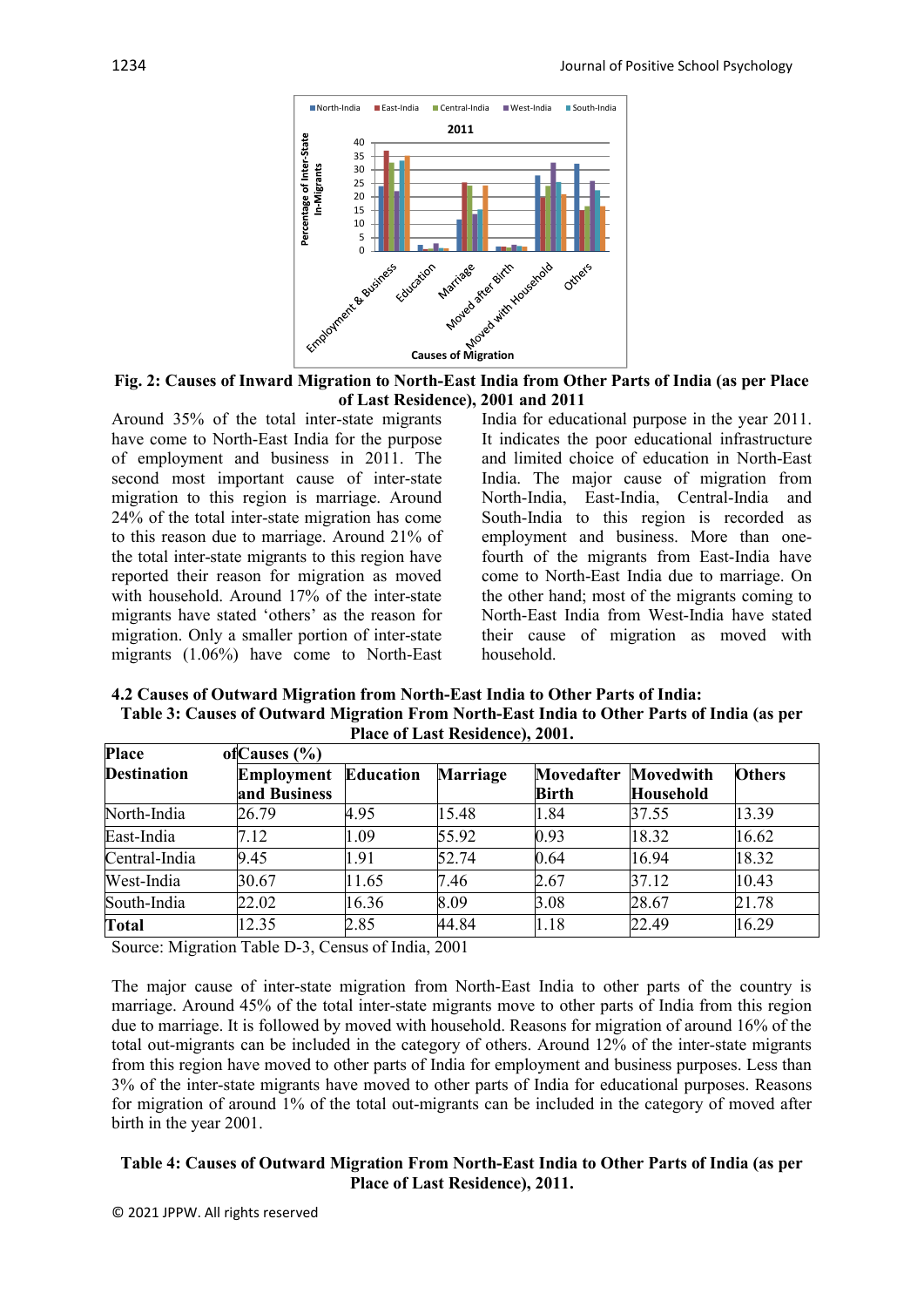| <b>Place</b><br>of | Causes $(\% )$                    |                  |                 |                             |                            |        |  |
|--------------------|-----------------------------------|------------------|-----------------|-----------------------------|----------------------------|--------|--|
| <b>Destination</b> | <b>Employment</b><br>and Business | <b>Education</b> | <b>Marriage</b> | <b>Moved</b><br>after Birth | Moved<br>with<br>Household | Others |  |
| North-India        | 24.46                             | 6.30             | 17.65           | 1.95                        | 34.82                      | 14.82  |  |
| East-India         | 13.94                             | 1.69             | 32.41           | 2.61                        | 30.77                      | 18.58  |  |
| Central-India      | 18.68                             | 5.38             | 28.11           | 1.34                        | 33.00                      | 13.49  |  |
| West-India         | 42.49                             | 6.76             | 8.06            | 2.41                        | 26.08                      | 14.2   |  |
| South-India        | 42.50                             | 14.67            | 5.50            | 1.84                        | 19.31                      | 16.18  |  |
| <b>Total</b>       | 23.64                             | 5.30             | 22.56           | 2.23                        | 29.75                      | 16.52  |  |

Source: Migration Table D-3, Census of India, 2011



**Fig. 3: Causes of Outward Migration From North-East India to Other Parts of India (as per Place of Last Residence), 2001 and 2011**

The dominant cause of inter-state migration from North-East India to other parts of the country has shifted to 'moved with household' from marriage in the year 2011 as shown in table. The second most important cause of interstate out-migration from his region is recorded as employment and business. Around 24% of the total inter-state out-migration from this region has moved to other parts of the country due to employment and business purpose. Marriage is the third important cause of interstate out-migration from North-East India. Causes of migration of around 17% of the total inter-state out-migrants have been included in the category of others. The movement of people from this region to other parts of India for the purpose of education is very less (5.30%) in the year 2011 (Table 4).

# **VI. CONCLUSION**

This work aims to analyse the causes of migration between the states of North-East India and other parts of the country. The major cause of inter-state migration to North-East India is recorded as employment (work) and business. Around 35% of the total inter-state

© 2021 JPPW. All rights reserved

migrants have come to North-East India for the purpose of employment and business in 2011 and majority of them are from the states of East India. Marriage is another significant reason for inter-state migration to North-East India. The major cause of inter-state outward migration from North-East India to other parts of the country is recorded as marriage in 2001. Around 45% of the total inter-state migrants move to other parts of India from this region due to marriage. The dominant cause of interstate migration from North-East India to other parts of the country has shifted to 'moved with household' from marriage in the year 2011. The region receives only 1.06% of the inter-state inmigrants coming duo to educational purposes. It indicates the poor level of development in the educational sector of North-East India. On the other hand, around 12% of total inter-state outmigrants of the region moved to the rest of India for work-related purposes in 2001. It has increased to around 24% in the year 2011 indicating the alarming picture of unemployment in North-East India.

# **REFERENCES**